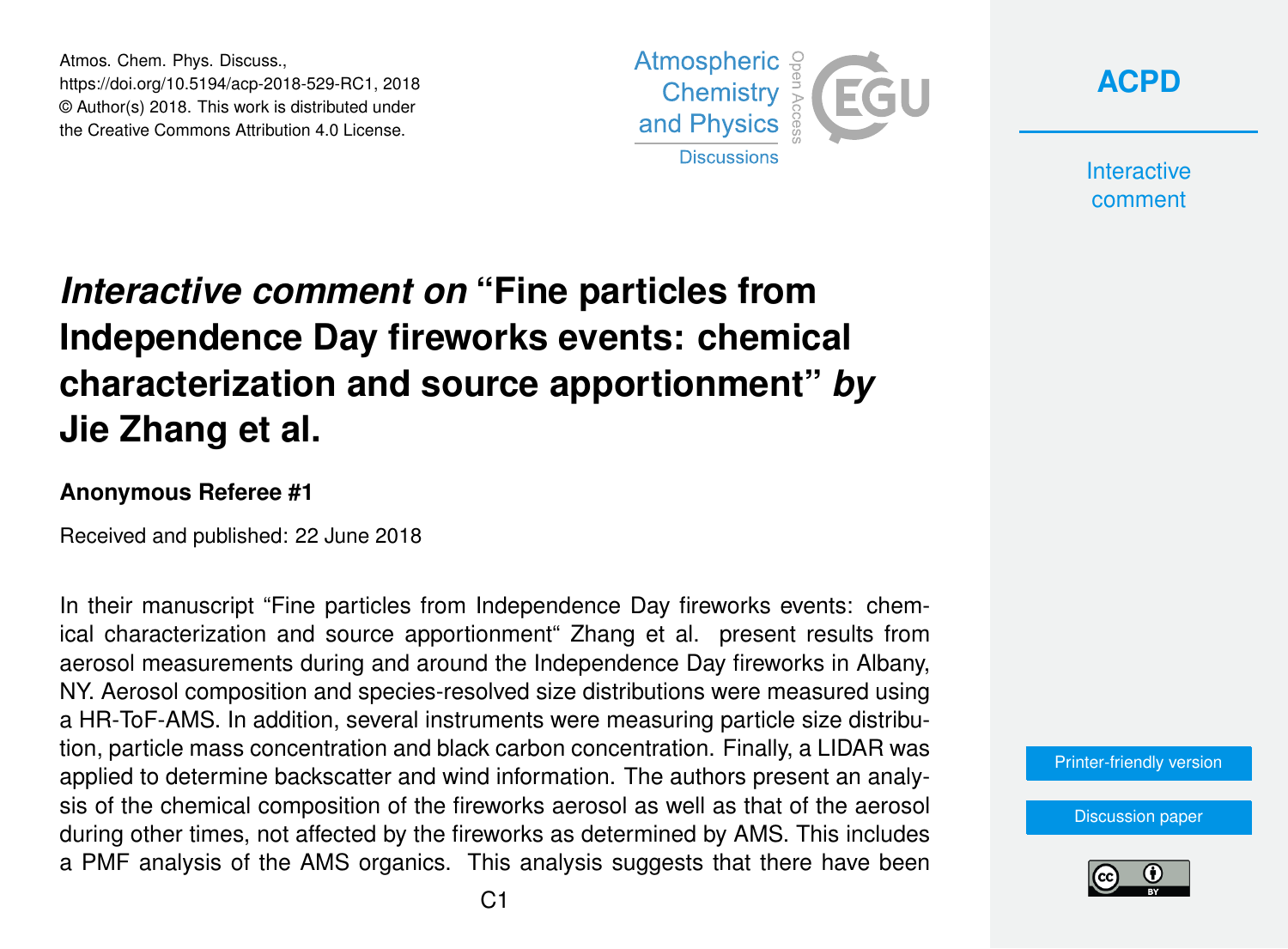other, less intense, events which were affected by fireworks activities during the days preceding Independence Day. In addition, PM concentrations during and outside the fireworks event were compared and the relative and absolute contribution of the fireworks to the ambient aerosol are discussed. Finally, LIDAR measurements were used to investigate transport of aerosols from fireworks activities both from Albany and from the nearby Town of Bennington. The manuscript is well and clearly written. The analysis of the data makes the impression that it was performed thoroughly. However, when reading the manuscript I found a couple of inconsistencies, very different depth of information for different issues, or unclear presentation of results (see detailed comments below). Furthermore, I think the presented analysis is well behind what could be done with this interesting data set and thus neglects a significant fraction of its potential. So far the authors present a pure description of some observations during an individual event with limited general importance. In order to qualify for ACP and to provide results that can be transferred to other, similar situations, it would be desirable to extend the data analysis beyond the current state. Some examples are:  $\hat{a} \hat{A} \hat{c}$  Comparison of the size distributions (total and species-resolved) measured during the Albany fireworks event, during the arrival of the Bennington fireworks aerosol and during the times not affected by fireworks could provide interesting information on the characteristics and temporal evolution of fireworks aerosols.  $\hat{A} \hat{A} \hat{C}$  Comparison of the organics mass spectra of the fireworks aerosol during the Albany fireworks event and during arrival of the Bennington fireworks could provide information on aging of fireworks aerosol. For this purpose the fireworks contribution to the organics needs to be determined in a different way, e.g. by separate PMF analysis of both time intervals or by determining the difference between event and non-event times, instead of using a constant PMF factor. âAc A more general determination of the contribution of fireworks aerosol to the aerosol burden at a city like Albany, including an estimate on how large the contribution within the affected days or the full year is, in comparison to contributions from other sources would enable the reader to better judge the relevance of such events. This could also include an estimate of the indirect contribution of such an event due to enhanced traffic

### **[ACPD](https://www.atmos-chem-phys-discuss.net/)**

**Interactive** comment

[Printer-friendly version](https://www.atmos-chem-phys-discuss.net/acp-2018-529/acp-2018-529-RC1-print.pdf)

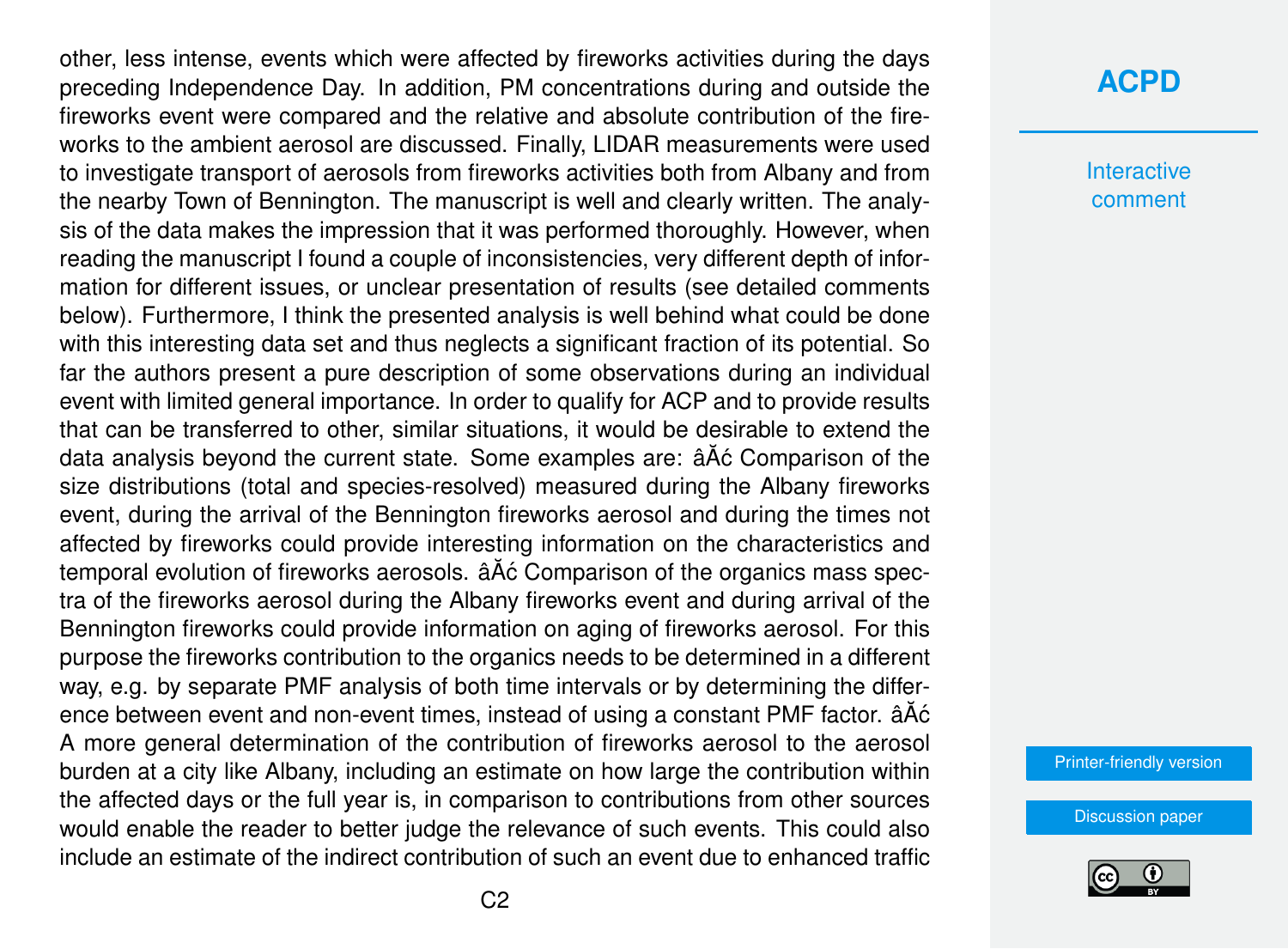emissions around the event.

Detailed comments:

Several fireworks events were identified during the measurement period, based on the appearance of the potassium ion in the aerosol mass spectra. I think the authors should explain the criteria more specific here since the potassium ion is also observed with the AMS when measuring biomass burning aerosols. It would be interesting whether during the observation of fireworks events with the AMS also other ions, which could be from the fireworks, were observed, e.g. Sr, Na or other metal ions.

I have a general problem with the description of the measurement locations. According to Figure 1, the wind direction was approximately 180°-270° during the main FW event. According to Figure S1 the ASRC site was located about NW of the fireworks site, i.e. it needs wind from approx.  $100^{\circ}$ -130 $^{\circ}$  to transport the fireworks aerosol to the measurement site. The ACHD site was located approx. to the SE of the fireworks site, i.e. it needs wind from approx. 280 $^{\circ}$ -320 $^{\circ}$  to transport fireworks aerosol to the measurement site. While for the relatively close ACHD site general dispersion of the fireworks aerosol in the area would probably also transport aerosols to the measurement site, this seems unlikely for the ASRC site, which is almost in the opposite direction compared to the needed wind direction. How can you explain the transport of aerosol from Empire State Plaza to the ASCR site under these meteorological conditions?

I find the presentation of time series of aerosol concentrations (e.g. in Figs. 2, 4, and 6) stacked on top of each other not very helpful when one tries to see temporal variability of any of the mass concentrations. Generally, temporal variability is seen well only for the lowermost trace and in addition – for graphs which show fractional contributions like Fig. 2 – for the uppermost trace. For all other traces only the largest changes can be identified in this type of graph.

The presentation of all the aerosol data for a 10.5 days interval makes it hard to identify the detailed features during the main fireworks event which were discussed within the **Interactive** comment

[Printer-friendly version](https://www.atmos-chem-phys-discuss.net/acp-2018-529/acp-2018-529-RC1-print.pdf)

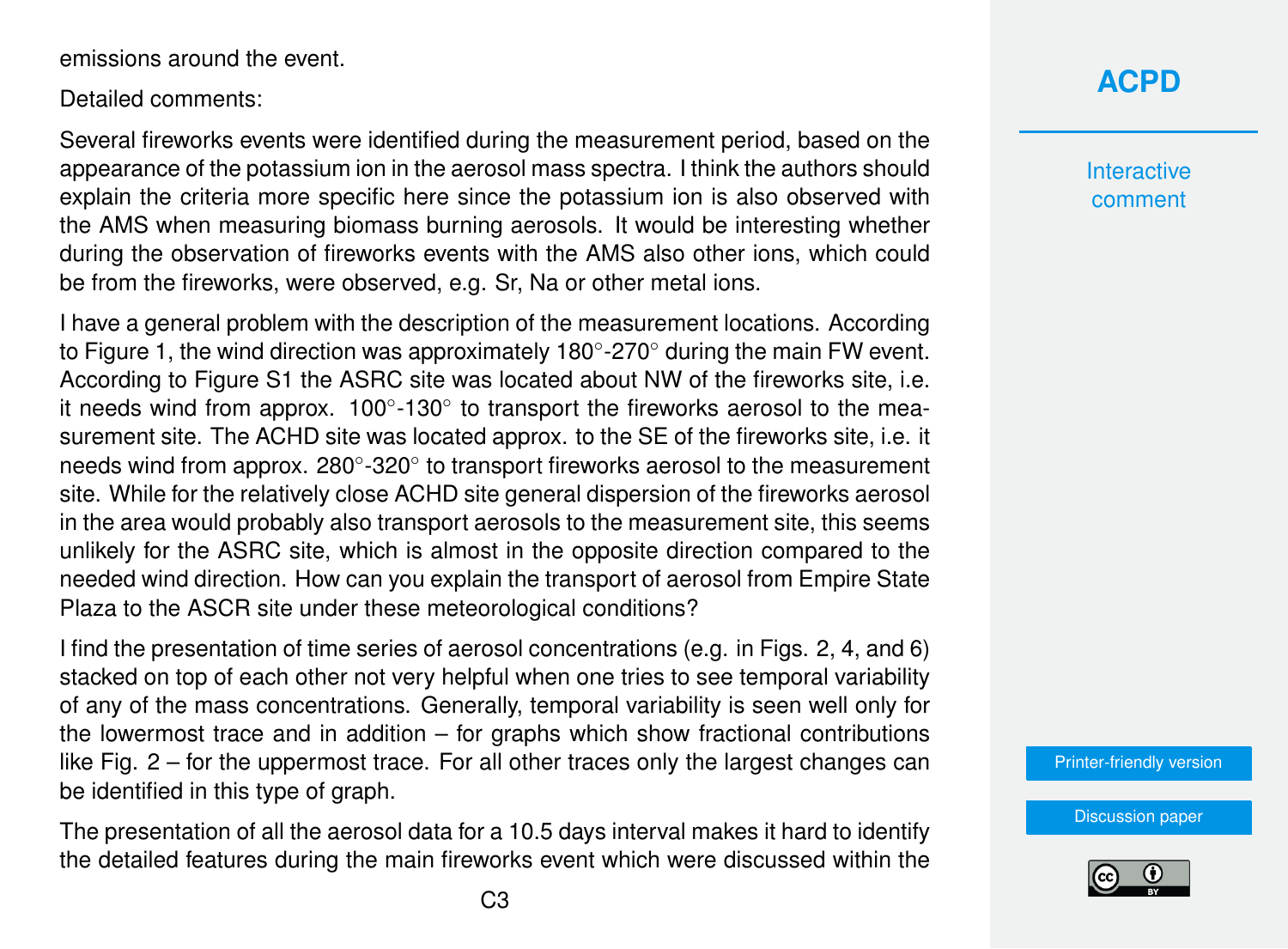text. It would be very helpful for the reader to have graphs which show only the time interval around the fireworks event. In addition, it would be very helpful if Figure 7 would show the same time interval as those figures and if the time axes would agree (i.e. not using UTC for one graph and local time for the others).

P2L4: Fireworks aerosol is mainly found in PM1, not in PM2.5, as shown in this manuscript as well as e.g. in the Drewnick et al., 2006 paper.

P2L11-15: Here consumption figures of fireworks in the US are given. It would be interesting to also have numbers for July 4 and may be for the Independence Day fireworks in Albany. The 42% increase of 24-hour PM2.5 – how much is this in absolute concentrations?

P2L21: Here two Sun et al. papers are cited. The Sun et al., 2010 paper is not in the reference list. Both papers do not seem to be adequate references for the general measurement capabilities of advanced aerosol mass spectrometry technology like the Jayne et al. and the DeCarlo et al. papers.

P3L4-7: Here it seems that some statements are exaggerating. Why was the meteorological situation such that it provided a "unique opportunity" for investigation of the contribution of FW displays to ambient aerosol concentrations? As stated above, the wind direction seemed to be even very unfavorable. Also I do not see how the "health influence" of FW-related aerosols was investigated in this study.

P3L16 and L22 and P4L15: It would be helpful if the authors would specify above what the elevation was measured. I guess in L16 it is a.s.l. and in L22 it is above ground, on P4L15 it could be both. Furthermore, if here and in the following paragraph some detailed information is provided, it would be nice if this would be done more consequently: Why is the sampling height provided for the ACHD site but not for the ASRC site? Where was the AMS instrument located, where the SMPS and the pDR-1500? Why is the sampling line length for the inlet duct at ASRC (?) provided, but not the length of the sampling line from the duct to the instruments and also not for the inlet **Interactive** comment

[Printer-friendly version](https://www.atmos-chem-phys-discuss.net/acp-2018-529/acp-2018-529-RC1-print.pdf)

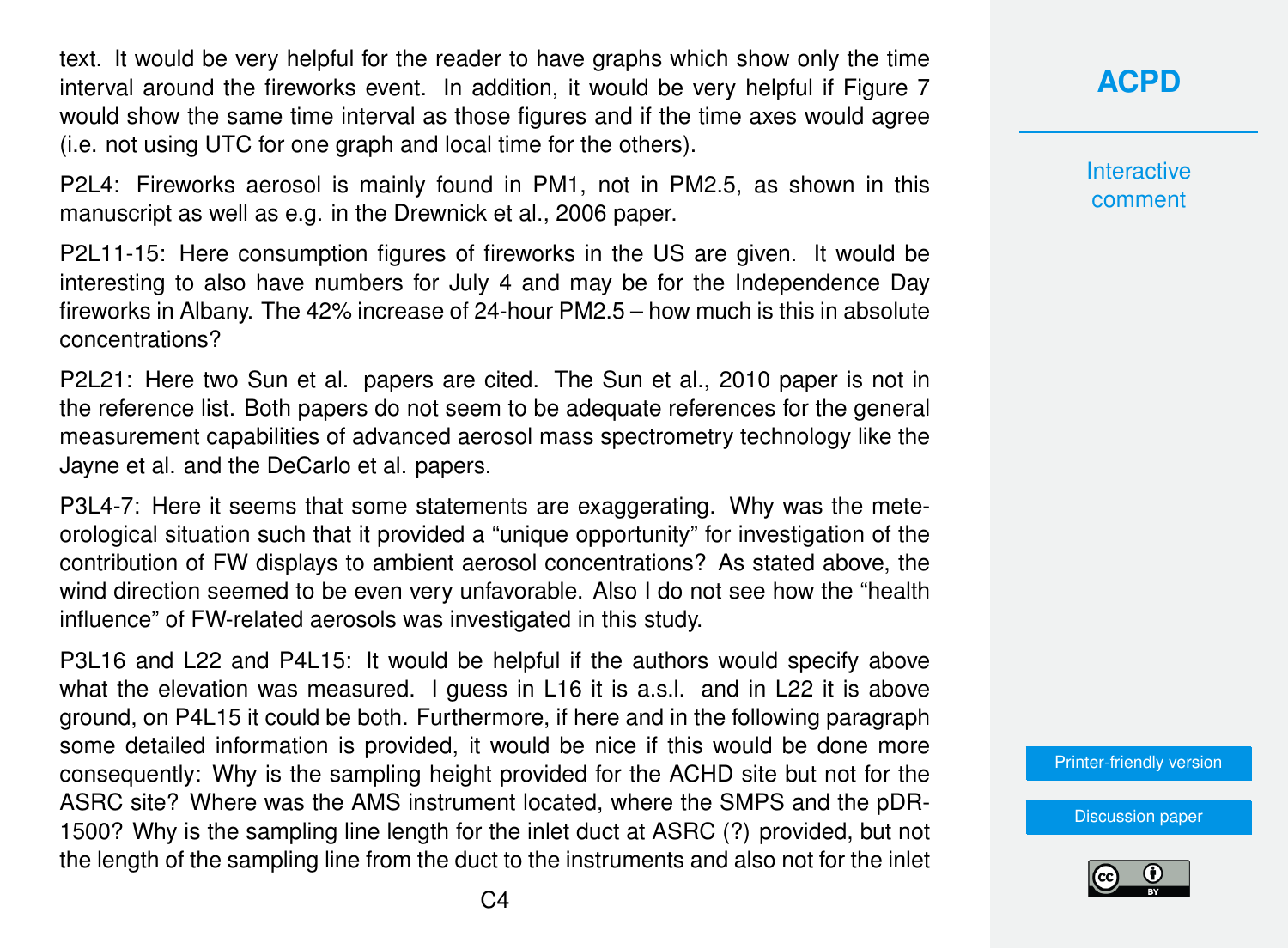at the ACHD site? For estimate of inlet line losses, also the diameters of the lines and their orientation would be needed.

P3L19: According to the statement here, the gap in the measurement data was due to maintenance of the instruments. To me it seems very strange that maintenance started at midnight, that maintenance lasted for 44 hours, and that all instruments have exactly the same downtime.

P5L5 and the whole paragraph: "... slow evaporation and ionization of potassium ...". "evaporation" should be "vaporization". While potassium might vaporize slowly, ionization is probably not slow. In addition to this effect, the quantification of potassium in the AMS is also difficult due to the fact that potassium can be surface-ionized at the vaporizer surface during the vaporization process. This effect will directly affect RIE of potassium. Since this effect – and as a consequence the RIE of potassium – strongly depends on the vaporizer temperature, the history of the vaporizer and the tuning of the AMS, it makes little sense to use RIE values for potassium obtained in measurements with other AMS but it would be better to determine the own RIF value.

P6L2: The statement that "all instruments exhibited the same general behavior" seems a bit exaggerated. There are sometimes strong differences between the various PM2.5 measurements up to more than a factor of two. There are also sometimes strong differences in the trends.

P6L3-5: I also do not agree with the explanation of the increasing trend in aerosol concentrations with hygroscopic growth. An increasing trend is observed from 6/27 until 6/29 according to Figure 1. During this time RH values varied strongly and no correspondence of the increase in PM and RH can be observed for this whole time interval. Furthermore, hygroscopic growth of particles should not affect AMS measurements of mass concentrations and also not measurements performed with a dryer before the instrument.

P6L8-11: The aerosol concentration peaks during the nights of July 2-3 were also

**Interactive** comment

[Printer-friendly version](https://www.atmos-chem-phys-discuss.net/acp-2018-529/acp-2018-529-RC1-print.pdf)

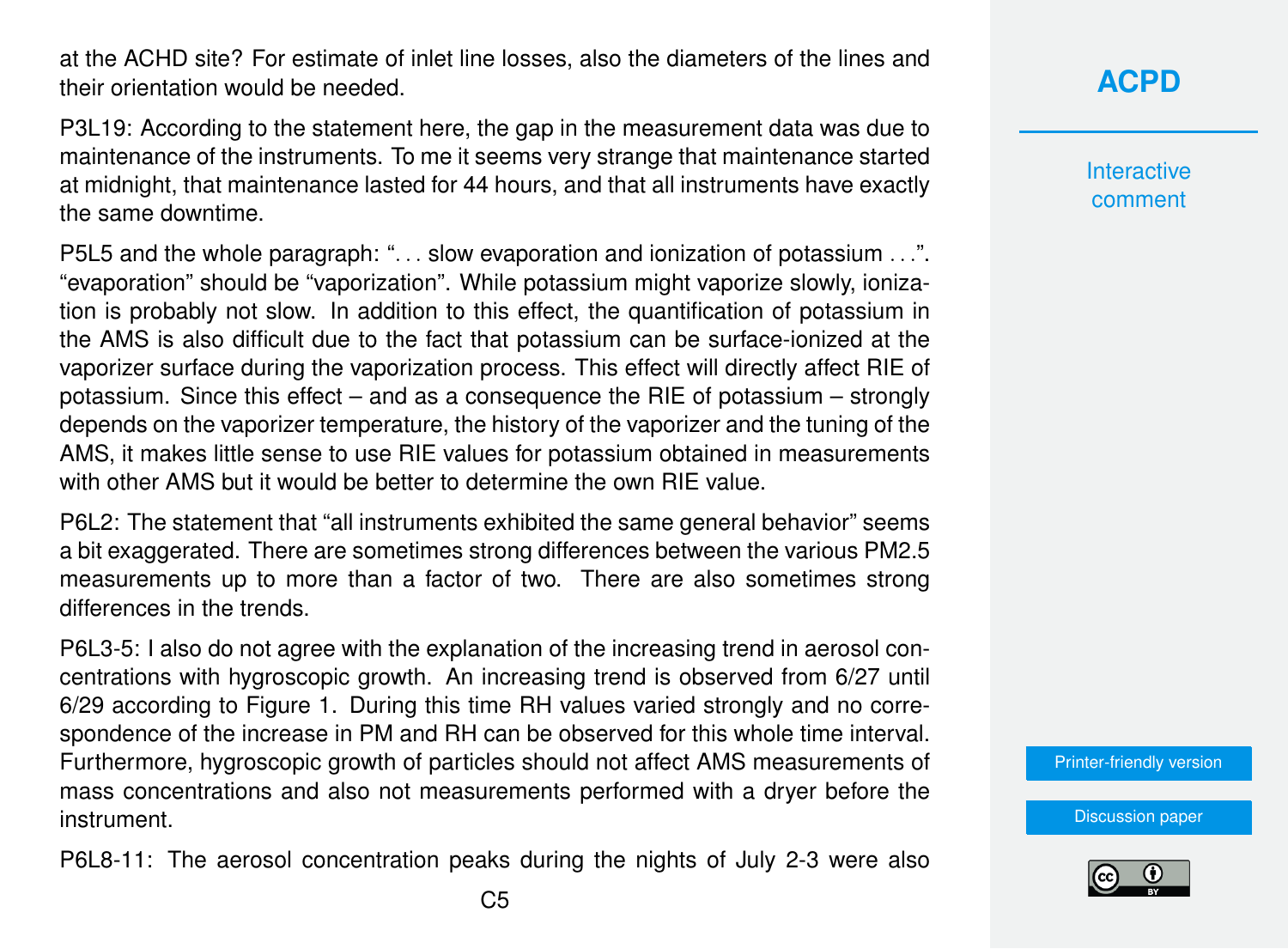identified as FW-related due to their high K signal. Is there any other evidence that these peaks are actually from  $FW - e.a$ . similar K/S ratio as observed during the July 4 peak? Was there fireworks reported or observed in the area around the measurement sites? According to the magnitude of these additional FW peaks either a massive fireworks event in the order of 30% of the July 4 fireworks or fireworks which were burned very close to the AMS site would be needed to generate these peaks. Is this realistic?

P7L3-5: It is very hard to assign all these numbers to the respective species.

P7L8-10: If SO4 and NO3 are from K-rich salts and if slow vaporization of K results in under-estimation of K, this should also result in under-estimation of the related SO4 and NO3.

P7L10-11: I do not agree with the statement here. According to Figure 2, organics and K show broader peaks than SO4. If all three are from the same source (fireworks), is this difference a sign of chemical processes occurring with the FW aerosol?

P7L13-15: If SO4 fraction varies between 8.5 and 16.4% (a factor of two), I would not call this "fairly stable". As a consequence I would not say that this indicates constant sources in and near Albany as stated in the following sentence.

P7L19-21: If there was a large difference in the mass fractions of the aerosol components before, during, and after the FW event, this would be interesting to see in pie charts, e.g. in the supplement.

P7L22: If the FW event lasted from 23:00 until 02:00 (line 1, same page), this is 3 hours, not 4 hours.

P7L24: What is "volume mobility diameter"?

P7L27: Not the surface ionization but the slow vaporization of K-containing species will make the K size distributions complicated.

**[ACPD](https://www.atmos-chem-phys-discuss.net/)**

**Interactive** comment

[Printer-friendly version](https://www.atmos-chem-phys-discuss.net/acp-2018-529/acp-2018-529-RC1-print.pdf)

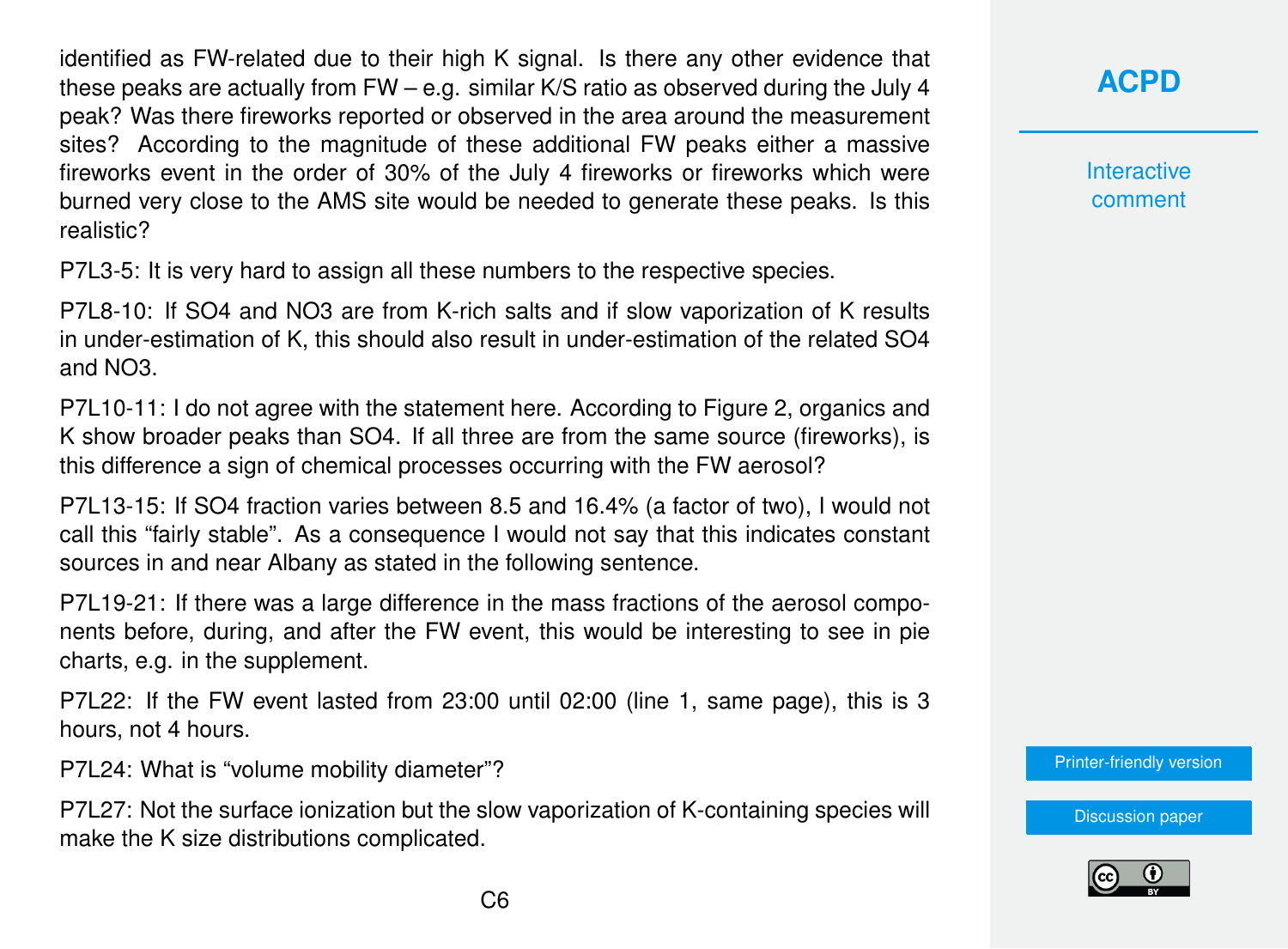P8L11: Can the authors provide any information on the potential sources of the evening BBOA?

P8L19: It should be Fig. S3b, not S3d.

P8L24 and other locations: Percentages given with a precision of 0.1% and at the same time with likely uncertainties of 10% or more do not make sense.

P8L6-P9L7: This section with the discussion of the PMF results is not very satisfying. The discussion on the background aerosol sources seems very incomplete and short and does only provide a rudimental overview over the various aerosol sources and their variations. Also the discussion on FW effects on the organic aerosol seems rather incomplete. It would be interesting to have a discussion on how fireworks activities like the Independence Day fireworks quantitatively affect the concentrations of the various types of organic aerosol: HOA – by more people being on the streets to observe the display; BBOA – as a by-product of fireworks burning; FW-OA – as a direct emission of the fireworks; OOA – as a potential product of FW-related gas phase emissions. Especially in order to make this study relevant to a broader audience and for FW events outside of Albany, NY this could be very helpful.

P9L13-15: I have the impression that the calculation of organopotassium is highly uncertain. Due to uncertain RIE, slow vaporization effects and surface ionization of potassium the absolute K concentration already is uncertain. The calculation of inorganic potassium is probably even more uncertain due to additional uncertainties of the ammonium fraction of the various salts. Finally, the difference of the two is even more uncertain. If this approach is used, an estimate of these uncertainties would be needed. The fact that resulting organopotassium correlates with FW-OOA is not surprising since potassium correlates well with FW-OOA and organopotassium is probably only a relatively small fraction of total potassium.

P9L15-18: It is unclear to me what the purpose of the calculation of the density of the aerosol is. In this calculation the contribution of refractory aerosol components with **Interactive** comment

[Printer-friendly version](https://www.atmos-chem-phys-discuss.net/acp-2018-529/acp-2018-529-RC1-print.pdf)

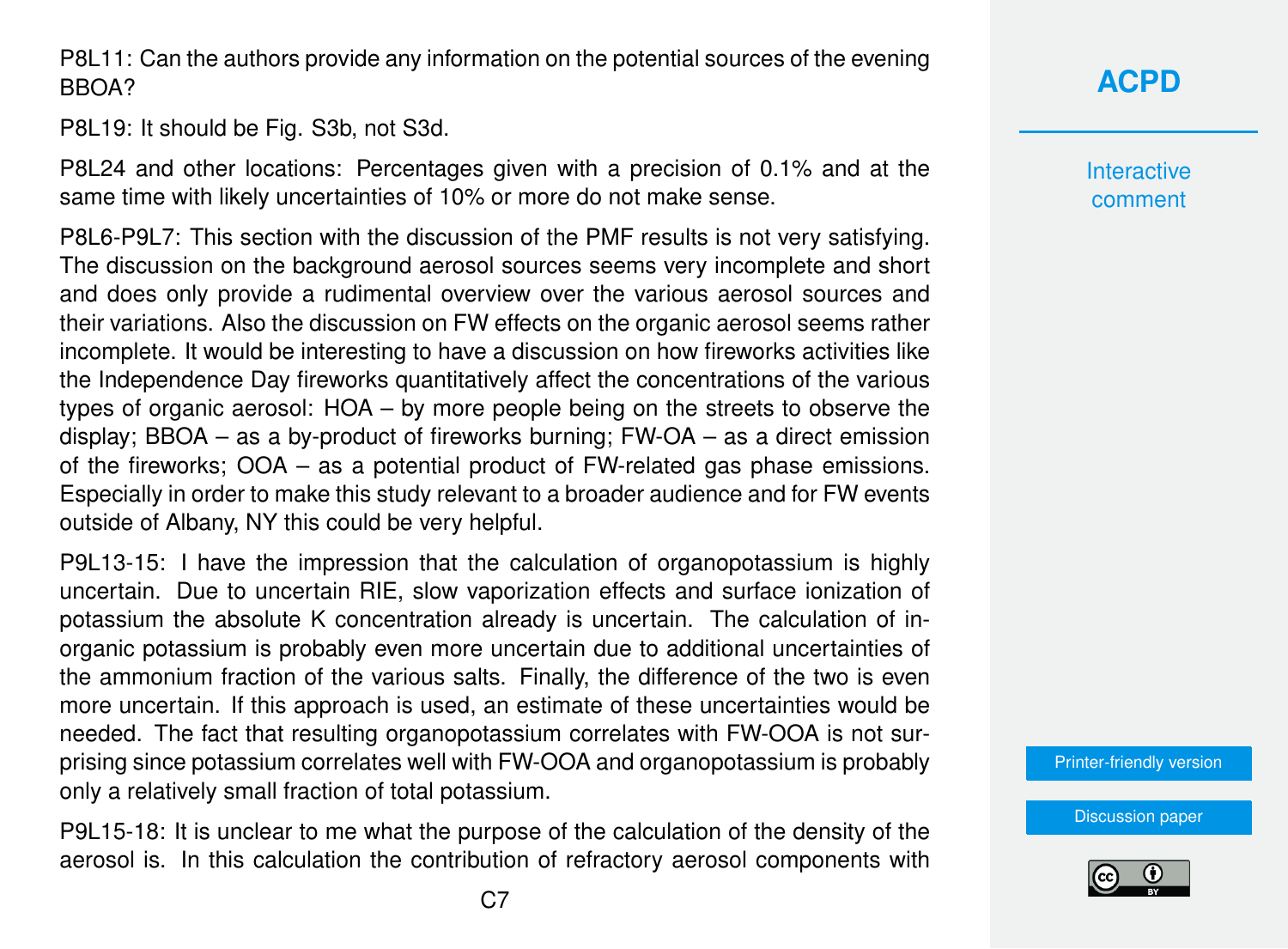likely high density (metal salts or oxides) and of black carbon is neglected. With these additional uncertainty the resulting uncertainty of the density calculation becomes so large that also a typical density for urban aerosol could be assumed.

P10L4: I do not agree with the assumption that the ratio of FW-related aerosol and background aerosol does not change during transport: While the FW-related aerosol gets diluted during transport, this is not the case for the background aerosol.

P10L6: In addition to the 2-hour average also the 24-hour average of the aerosol should be mentioned here, if these values are compared to the 24-hour threshold value.

P10L7-10: Here the temporal trends of various aerosol components measured during the time after the FW display are used as evidence for conversion processes within the atmosphere. How can the authors be sure that during this time always air masses were probed, which encountered fireworks activities during the night of July 4 and not simply different air masses with different influence of fireworks were probed?

P10L12: Define the "carrier-to-noise ratio" and explain what kind of information this ratio provides.

P10L14: The local time interval is 3 hours long, the UTC interval only 2 hours.

P10L12 – P11L6: This whole section is very confusing to me. There are many inconsistencies between the observations and their interpretation. E.g.: According to the LIDAR weak easterly winds were measured. This is contrary to the wind directions provided in Figure 1. What is correct? Many of the features that are explained in the text are not really visible in Figure 7. What means "high altitude FW transport" – at which altitude was the fireworks burned? There was "high altitude" and "low altitude" aerosol observed in the LIDAR. It is claimed that the low altitude aerosol was the result of subsidence or diffusion of the high altitude aerosol. However, there is no connection visible in the two clusters in the LIDAR signal. Since all the aerosol data are provided for 10 days and the LIDAR signal are only for a couple of hours it is almost impossible **[ACPD](https://www.atmos-chem-phys-discuss.net/)**

**Interactive** comment

[Printer-friendly version](https://www.atmos-chem-phys-discuss.net/acp-2018-529/acp-2018-529-RC1-print.pdf)

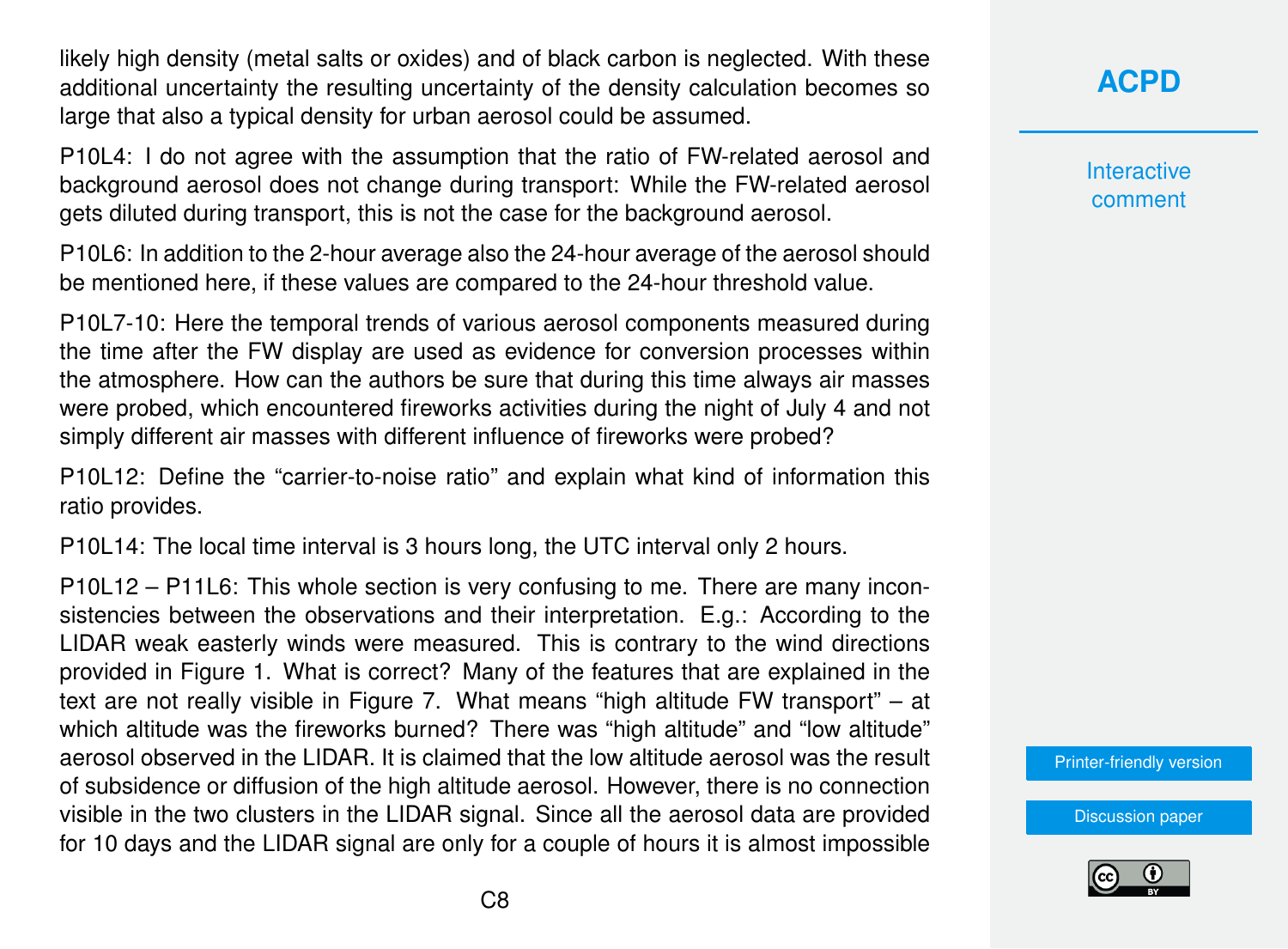to see all these short-time features in the aerosol data. The 500 m back trajectory passes over the town of Bennington. However, according to Fig. S8 the affected air mass was at an altitude of 1000 m over Bennington. It is unrealistic that this air contained aerosol from the local fireworks in Bennington. It is also unrealistic that the 500 m altitude air was sampled at ground. The aerosol arriving from Bennington (after 40 km of transport) produces a more intense signal in the LIDAR measurement than the aerosol from the much closer Albany fireworks. Is this realistic? This whole section seems to be highly speculative. If it is not it should be much clearer connected to the LIDAR measurements.

P11L8-9: What does "Chemical characterization and source apportionment . . . are quantified .." mean?

P11L21-25: This information is not part of the presented study.

Figure 3: Why where the AMS size distributions measured over such a long time interval. This does not allow distinguishing between size distributions dominated by FW events and those of the background aerosol.

Figure 7: This Figure is rather useless for the reader. The features presented in this figure are not explained. The scale has no units and it is not explained what it shows. The wind markers are not visible. It would be nice to present time on this figure consistently with the other graphs.

Figure S3: Diurnal pattern of an individual event (FW-OOA) does not make a lot of sense.

Supplement page 4: The strong dips in SV-OOA and LV-OOA during the main fireworks event and the peak in the residual signal during this time show that PMF does not clearly separate the various types of organic aerosols. This is often observed when individual events occur only during short fractions of the whole time of measurements. A possible approach to improve the PMF separation could be to apply PMF separately

## **[ACPD](https://www.atmos-chem-phys-discuss.net/)**

**Interactive** comment

[Printer-friendly version](https://www.atmos-chem-phys-discuss.net/acp-2018-529/acp-2018-529-RC1-print.pdf)